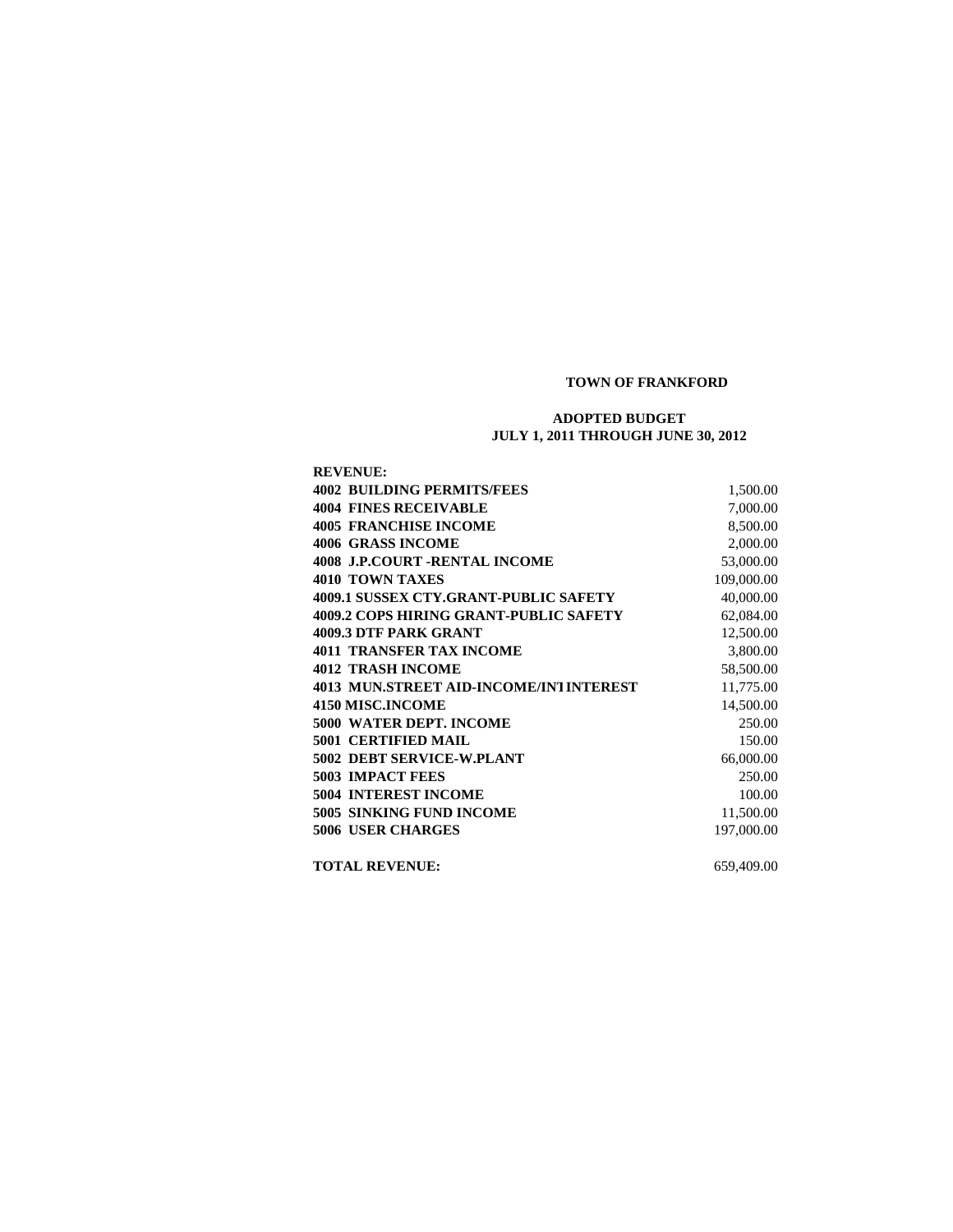| <b>EXPENDITURES;</b>                  |     |           |
|---------------------------------------|-----|-----------|
| 2400 LOANS/DNREC                      |     | 84,160.00 |
| 6001 ACCOUNTING                       |     | 5,000.00  |
| <b>6003 ADVERTISING</b>               |     | 1,500.00  |
| <b>6005 BUILDING MAINTENANCE</b>      |     | 8,000.00  |
| <b>6006 CHRISTMAS CONTEST</b>         |     | 400.00    |
| <b>6007 CHRISTMAS DECORATIONS</b>     |     | 1,000.00  |
| <b>6009 CONSULTANTS</b>               |     | 30,000.00 |
| <b>6011 DONATIONS</b>                 |     | 100.00    |
| <b>6012 ELECTION</b>                  |     | 1,500.00  |
| <b>6012.5 FUEL-EMER.GENERATOR</b>     |     | 3,000.00  |
| <b>6013 HEALTH INSURANCE</b>          | 25% | 7,300.00  |
| <b>6014 INSURANCE</b>                 |     | 24,000.00 |
| 6014.5 J.P.CT.-LAWN MAINT.            |     | 0.00      |
| <b>6014.7 LABORATORY ANALYSIS</b>     |     | 2,000.00  |
| <b>6015 LEGAL SERVICES</b>            |     | 4,000.00  |
| <b>6016 MEETINGS / SEMINARS</b>       |     | 100.00    |
| <b>6017 MEMBERSHIP / DUES</b>         |     | 300.00    |
| <b>6018 OFFICE EQUIPMENT-COMPUTER</b> |     | 2,000.00  |
| <b>6019 OFFICE SUPPLIES</b>           |     | 2,000.00  |
| <b>6019.1 PARK-COMMUNITY DAY EXP.</b> |     | 1,000.00  |
| <b>6021 POSTAGE/SHIPPING</b>          |     | 1,100.00  |
| <b>6022 REIMBURSEMENTS</b>            |     | 1.00      |
| <b>6023 SEWER</b>                     |     | 800.00    |
| <b>6025 SINKING FUND</b>              |     | 100.00    |
| <b>6025.5 SLUDGE REMOVAL</b>          |     | 5,000.00  |
| <b>6026 POLICE COVERAGE</b>           |     | 0.00      |
| <b>6027 STREET MAINTENANCE</b>        |     | 30,000.00 |
| <b>6028 STREET-REPAIRS</b>            |     | 2,000.00  |
| <b>6029 TELEPHONE</b>                 |     | 1,500.00  |
| <b>6030 TOWN EQUIPMENT</b>            |     | 1,500.00  |
| <b>6031 TOWN PARK</b>                 |     | 15,000.00 |
| <b>6032 TRASH</b>                     |     | 30,000.00 |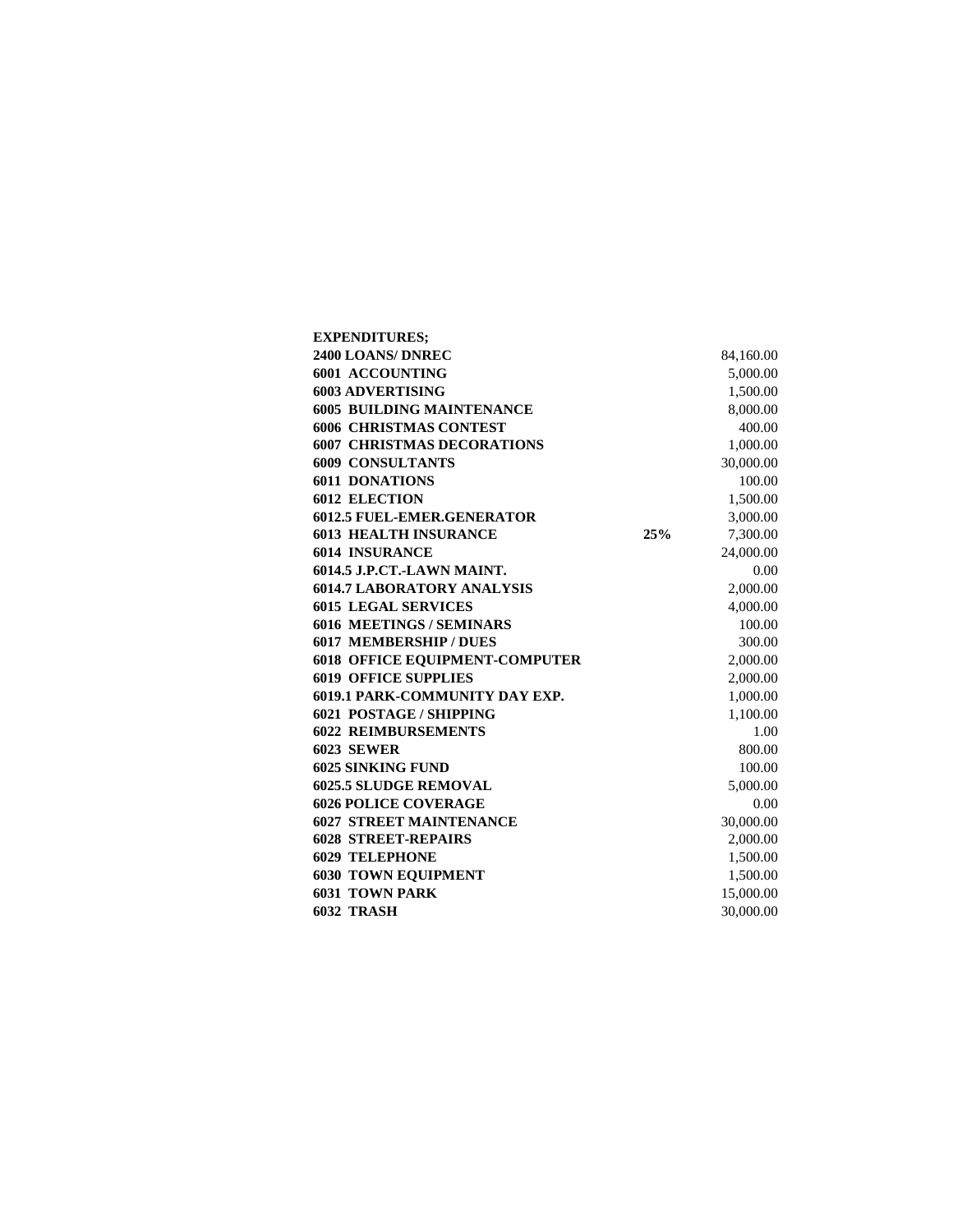| <b>6033 UTILITIES-HEADER ACCT.</b>          | 0.00      |
|---------------------------------------------|-----------|
| <b>6034 ELECTRIC</b>                        | 15,000.00 |
| <b>6036 HEAT</b>                            | 200.00    |
| <b>6561 DE STATE UNEMPLOYMENT</b>           | 1,700.00  |
| <b>6562 PAYROLL TAXES</b>                   | 10,000.00 |
| <b>6563 WAGES</b>                           | 62,000.00 |
| 7001 ANALYTICAL SERVICES                    | 30,000.00 |
| 7002 AUTO-GAS                               | 1,000.00  |
| <b>7003 CHEMICALS</b>                       | 15,000.00 |
| <b>7004 CONSUMER REPORT-WATER</b>           | 300.00    |
| 7005 DISTRIBUTION LINE-REPAIR & MAINTENANCE | 30,000.00 |
| <b>7006 ENGINEERING SERVICES</b>            | 1,000.00  |
| <b>7007 EQUIPMENT PURCHASES HEATERS</b>     | 5,000.00  |
| <b>7009.4 HEALTH INSURANCE</b><br>75%       | 23,000.00 |
| <b>7011 MEMBERSHIP/DUES-W.PLANT</b>         | 100.00    |
| <b>7012 MISC.-REIMBURSABLES</b>             | 1,000.00  |
| <b>7013 OFFICE EXPENSE-SUPPLIES-W.P.</b>    | 2,400.00  |
| 7014.1 PENALTIES                            | 0.00      |
| 7015 POSTAGE/SHIPPING-W.F.                  | 700.00    |
| 7017 REPAIRS/ TRUCK-PICKUP/EQUIPMENT        | 1,000.00  |
| <b>7018 SEWER</b>                           | 500.00    |
| <b>7019 TELEPHONE</b>                       | 100.00    |
| <b>7022 UTILITIES-ELECTRIC</b>              | 100.00    |
| <b>7023 UTILITIES-HEAT</b>                  | 3,000.00  |
| <b>7025 WATER METERS</b>                    | 500.00    |
| <b>7027 WATER PLANT MAINTENANCE</b>         | 5,000.00  |
| 8001 MSA-STREET LIGHTING                    | 13,000.00 |
| <b>8003 STREET-MAINTENANCE</b>              | 2.000.00  |